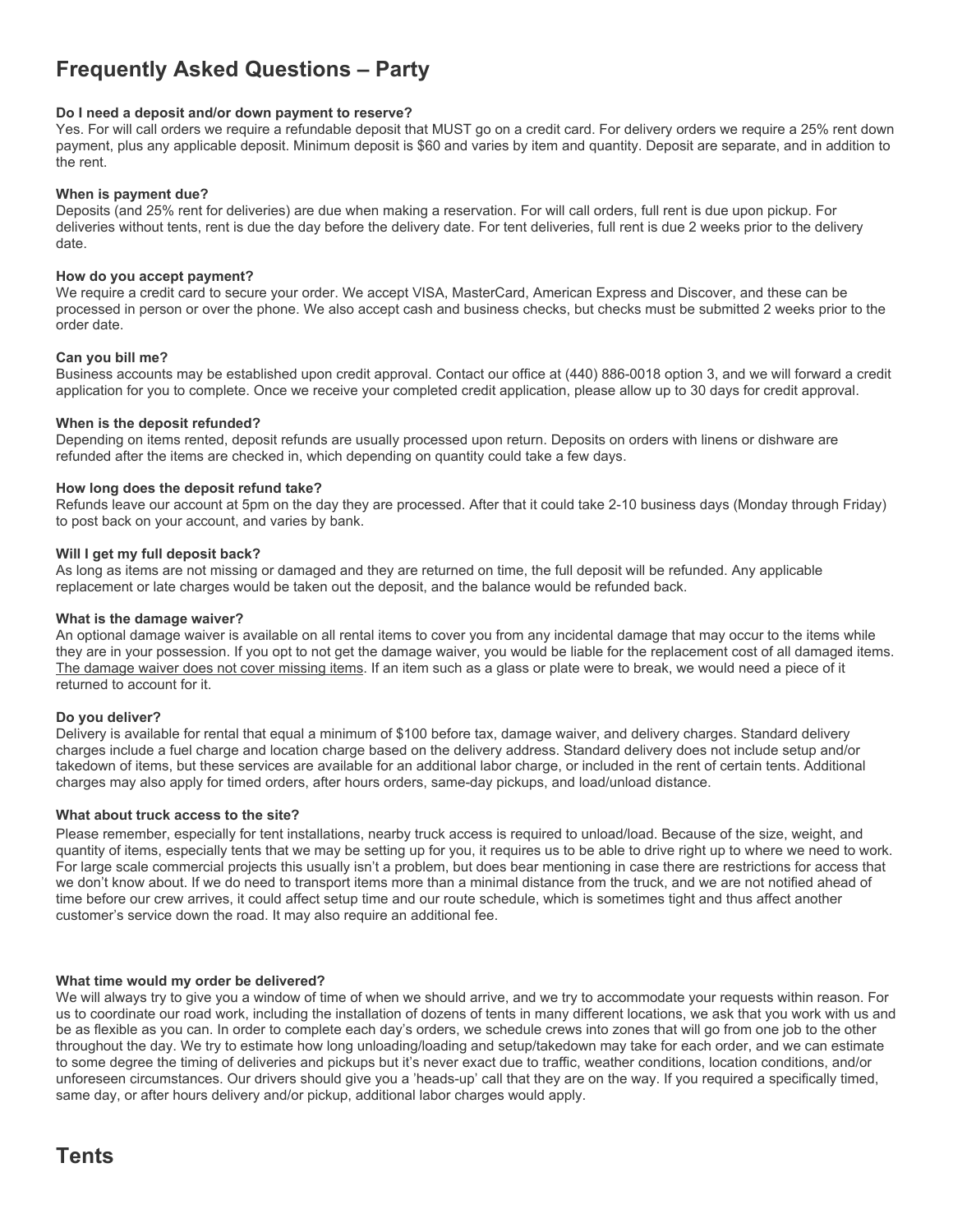# **What size tent do I need?**

First, determine how many people you want to accommodate at any one time for your event. Then consider if you need some extra space for such things as a buffet tables, bar area, stage, dance floor or whatever your situation may call for. From there you can refer to our [Space Configuration Guide](http://www.abcpartycentral.com/seating.asp) and determine what square footage you may require, or you can always call or e-mail us for help.

# **What type of tent do I need?**

We have 3 different types of tents: pole tents, frame tents, and customer setup canopies. The type you need would first be determined by what surface it will be going on.

- Grass/dirt: You could do any of the 3 types. If it is an all grass/dirt area, you could do a pole tent or canopy, which are tension structures and require staking and cannot be weighted. These would have poles running down the center of the tent. If the area is only partial grass, or you could not stake, or did not want center poles you would need a frame tent.
- Asphalt: You could do either a staked in pole or frame tent, or a frame tent with weights. The stakes will make a hole about the size of a quarter and we can fill the holes for a charge after, or they can be filled by the customer. If you plan on having future events, the same holes can be used over and over again with no problem.
- Concrete: You would need a frame tent, most likely with weights. Driveway setups, for example, are often able to stake into to surrounding grass.

# **Can you put a tent on my deck or patio?**

Sometimes we can, sometimes we can't; it really depends on what you're planning to do and the size of your deck to start with. The only way to determine what is possible, is to do an inspection and advise from there. Quite often a small deck or the hand railings will not fit one of our standard size frame tents. The height of the building eave or outside light fixtures can sometimes interfere as well. You should measure your deck first before calling because we will ask you those questions and then you can get a ballpark estimate to determine if it's in your price range before coming out. ABC will not be responsible for any scratches or damage to deck during setup or takedown.

# **A few other important things to consider when planning to rent a tent for your event:**

- Area size: A minimum of 5 extra feet around the perimeter of the tent is needed for setup. That means if you order a 20'x20' size tent, the area you want to have for proper installation should be about 25'x25' in size. We can of course work with smaller areas than that, but please advise us so that we can be prepared when the crew arrives.
- Obstructions: Don't forget to look up to see if there are any tree branches hanging down or perhaps a fixture on your house that may interfere with the top of the tent. Underground and overhead utilities are always important to watch out for when erecting a tent. On some occasions over the years we've arrived on site to discover some very large power lines right overhead of where our customer wants their tents installed and had to move to a safe location or couldn't put it up at all. It is the customer's responsibility to check with OUPS for location of underground utilities. This department requires 3 days notice prior to install. Once you've booked your tent with us, it's usually a good idea to make those calls for utility locates right away so that it is done as far ahead as possible and best of all, this service is provided totally free by the utility companies for everyone's benefit and protection.
- Location conditions: Proper ground conditions and levelness are required for all tent installations. When you inquire or reserve a tent we will ask you what the setup surface is; be it grass, dirt, asphalt, concrete, interlocking patio bricks or a wood deck – we have seen it all and there are special methods and devices that we use for various situations. For impending weather conditions, not every situation can be accommodated depending on the potential exposure to wind should there be a storm, so please understand that our policy is designed for the safety of everyone concerned.

# **When do you do site inspections?**

The simple answer is, when time permits (usually Tuesdays or Wednesday between 9am-3pm) or if we have been advised of a special situation or work area conflict that we need to know about. Usually, it's pretty simple. If you measure you own property and keep in mind the guidelines above of a 5 foot work perimeter around the tent, it's usually fine. Remember to look up for tree branches and wires and mention any underground septic field or irrigation systems that we should know about since the utility companies will not mark those two things because they are *your responsibility*. We recommend that you call OUPS (Ohio Underground Protection Services) at (800) 362-2764 to come out to check for any underground utilities. This is a free service which insures that no utility lines are damaged while installing the tent.

# **What is the difference between tents and canopies?**

Canopies are lightweight tension structures for customer installation on lawns. Canopies are ideal for shade or light rain, but are not suited for windy or extreme weather conditions. Canopies must be staked into the ground, and are held up by a center pole(s) and ropes which must be extended 5' out and staked around the perimeter of the canopy. These usually take 2 people and roughly 30-60 minutes to setup. ABC will not setup canopies.